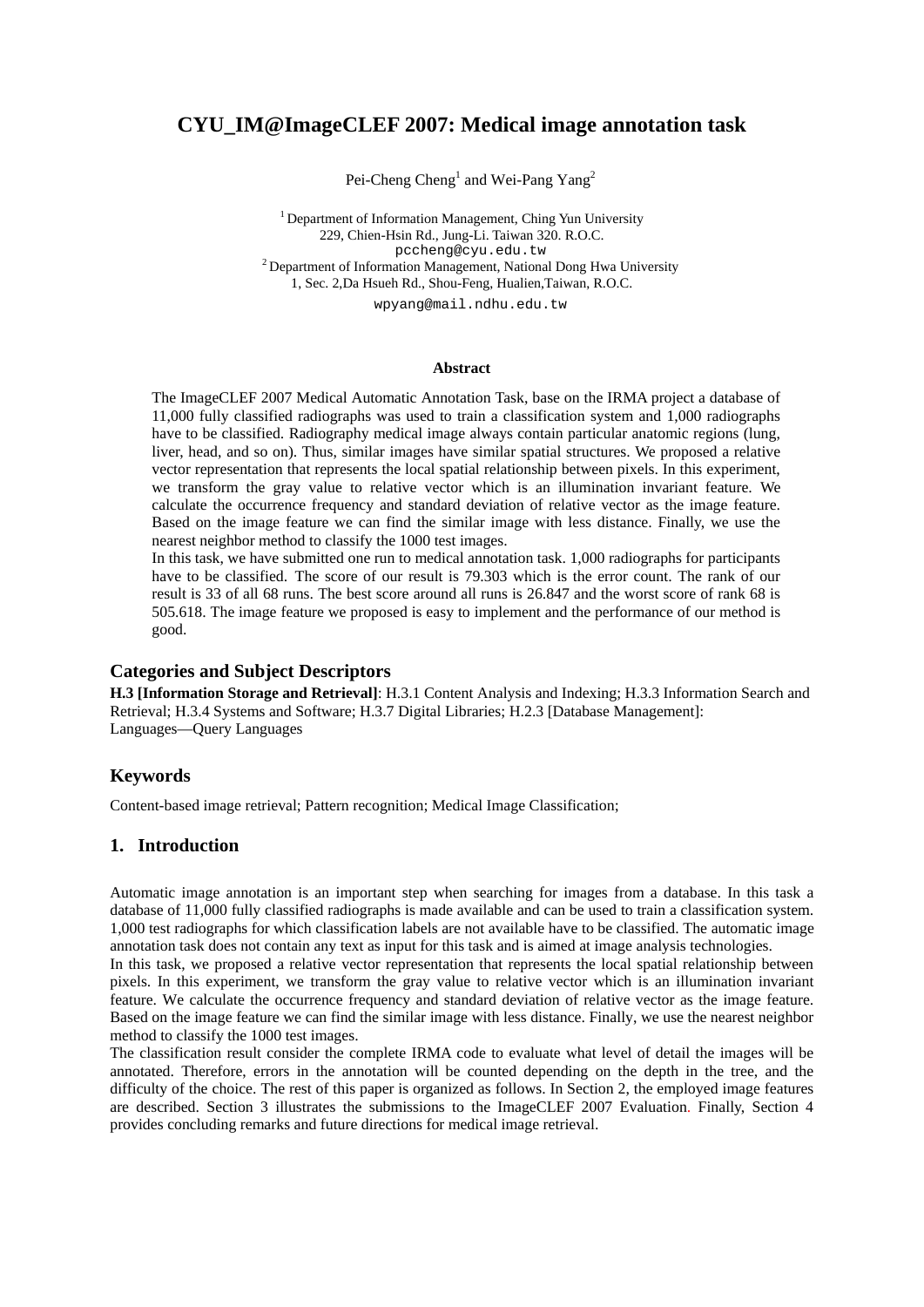### **2. Image features**

This section describes the features used in this paper for the ImageCLEF 2007 evaluation. In an image retrieval system, image features are extracted from pixels. The extracted features are then used for similarity comparison. For fast response, image features must be concise, and for precision, image features must contain meaningful information to represent the image itself. Image features will directly affect the retrieval result. In this paper we propose an illuminative invariant image features to emphasize the contrast of an image and handle images with little illuminative influence.

#### **2.1 Relative local image feature.**

Color histogram[Swain91] is a basic method and has good performance with regards to representing image content. The color histogram method gathers statistics about the proportion of each color as the signature of an image. However, in medical image data, the images are gray. Histogram method quantize the gray value into 256(0~255) levels, and calculate the ratio of each level as a histogram. The histogram method lacks spatial information between neighbors and illumination influence.

In this paper, we propose an illumination invariant relative feature to represent the content of medical image. The brightness will affect the gray value in digital computer. However, human's perception emphasizes the contrast rather than the illumination of an image. The representation we designed considers human's perception concomitant with low level image features that have illumination invariant character.

We consider the relationship between neighbor pixels as relative features and defined three relative relationships: equal, bigger, and less. Previous techniques using a single pixel as the basic unit of measure are dominated by the absolute gray value. We propose a relative local feature in which each pixel refers to two neighbor pixels as a basic unit of measure to generate relative vectors. Thus, the basic unit of measure is a relative vector and thus illumination invariant. The detailed definition of relative vector is defined as following:

**Definion 1**: Relation R, any two neighbor pixels  $p_i$  and  $p_j$  have a relationship; the relation R is defined as follows:

 $R(p_i, p_j) = \{ 0 \text{ if } gray_value(p_i) = gray_value(p_j)$ 1 if gray\_value(*pi*)>gray\_value(*pj*) 2 if gray\_value( $p_i$ )<gray\_value( $p_i$ ) }

As pixel $(x, y)$  of image, the relative vector(RV) is defined as Definition 2.

**Definition 2**: Each pixel refers to two neighbor pixels (down, right) to generate a relative identify feature.  $RV$ (pixel(*x*,*y*))=

 $\langle R(\text{pixel}(x, y), \text{pixel}(x+1, y)), R(\text{pixel}(x, y), \text{pixel}(x, y+1)), R(\text{pixel}(x+1, y), \text{pixel}(x, y+1))\rangle$ 

All pixels of images will be translated into a relative vector, RV∈{[0-2],[0-2],[0-2]}. The relative vector total can be categorized into 27 classes, we can translate the relative vector  $RV$ (pixel(*x,y*)) into an integer for fast computations. We hash the relative vector into one of 27 classes by equation (1).

Let  $RV(pixel(x, y))=$ ,  $Class(RV(pixel(x,y)))=i*3^2+j*3^1+k$  (1)

The representation based on the relative relation between pixels to denote an image will have an illumination invariant character. Second, as in above definition each pixel refers to two neighbors (down, right) to generate the RV. The relative vector we proposed will have local spatial information between neighbor pixels. Up to now, an image will be translated into an illumination invariant representation. Each pixel refers to two neighboring pixels will fall into a class. Next, we partition an image into four areas and calculate the occurrence frequency, average distribution distance and spatial standard deviation of each area separate as the image feature. As an image, the final signature representation totally has 324 features. We will now describe the calculation of average distribution distance and spatial standard deviation.

There are *n* pixels in a class.  $(x_i, y_i)$  are the coordinates of pixel  $p_i$  and  $(u_x, u_y)$  is the centroid of the pixels. *ud* is the average distance of pixels from  $(u_x, u_y)$ , *std* is the standard deviation of pixels from  $(u_x, u_y)$ . The calculation equation is described as following.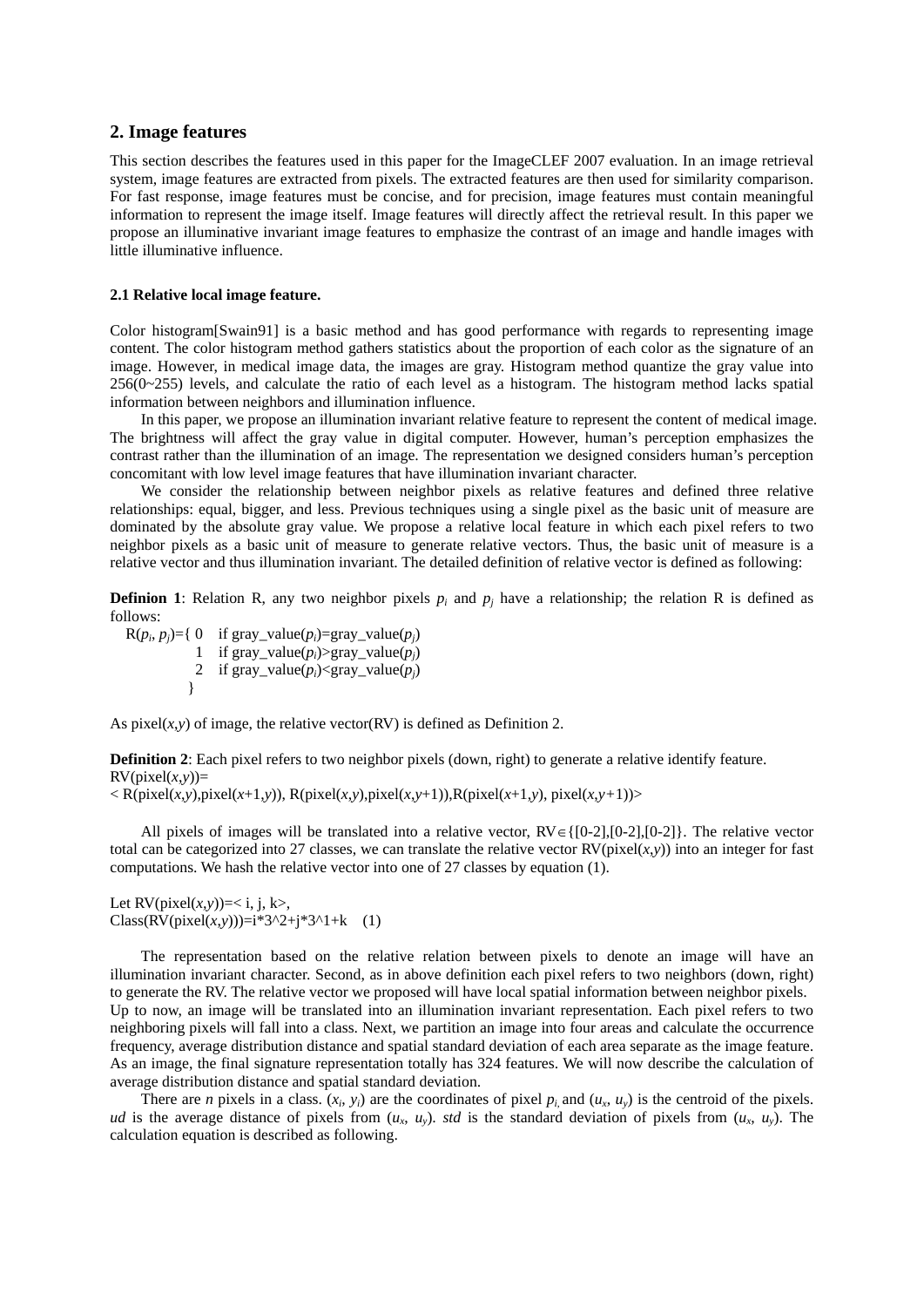$$
\mu_x = \frac{1}{n} \sum_{i=1}^n x_i, \quad \mu_y = \frac{1}{n} \sum_{i=1}^n y_i
$$
  
\n
$$
\mu d = \frac{1}{n} \sum_{i=1}^n \sqrt{(x_i - u_x)^2 + (y_i - u_y)^2}
$$
  
\n
$$
d_i = \sqrt{(x_i - u_x)^2 + (y_i - u_y)^2}
$$
  
\n
$$
std = \sqrt{\sum_{i=1}^n (d_i - ud)^2}
$$

For each class, we get the  $u_d$  and *std* as the moment of spatial distribution to describe the global spatial relationship. An image will first be translated into an illumination invariant vector space. We calculate the occurrence frequency, average distance and standard deviation of each class as the feature of an image. As an image, signature representation totally has 324 vectors in total.

The similarity between two features is evaluated by a distance metric. Two images  $I_a$  and  $I_b$  that have smaller distance are more similar. The equation (2) is the distance metric formula.

$$
SIM\_RF(I_a,I_b) = \sum_{i=0}^{26} |f_i(I_a) - f_i(I_b)| + \alpha \times |f_i(I_a) + f_i(I_b)| \times
$$
  
\n
$$
SIM\_RF(I_a,I_b) = \sum_{i=0}^{26} (|ud_i(I_a) - ud_i(I_b)| + \lambda \times |std_i(I_a) - std_i(I_b)|)
$$
 (2)

Where  $f_i$  is the occurrence frequency of *class<sub>i</sub>*,  $ud_i$  is the average distance of pixels from centroid of *class<sub>i</sub>* and *std<sub>i</sub>* is the standard deviation of distance with respect to the average distance. We set  $\alpha$ =0.4 and  $\lambda$ =2 in this experiment.

#### **2.2 Correlogram feature.**

Based on the relative vector, the extracted image feature is more stable than directly operate on gray value in different illumination. After the relative feature transform, we analyze the image pixels by modified correlogram algorithm. The definition of the correlogram [Ma97] is in Eq. (3). Let D denote a set of fixed distances  $\{d_1, d_2,$  $d_3, \ldots, d_n$ . The correlogram of an image *I* is defined as the probability of a color pair (ci, cj) at a distance d.

$$
\gamma_{c_i,c_j}^d(I) = \Pr_{p_1 \in c_i, p_2 \in I} \{ p_2 \in c_j \mid p_1 - p_2 \mid = d \} \quad . \tag{3}
$$

For computational efficiency, the autocorrelogram is defined in Eq. (4)

$$
\lambda_{c_i}^d(I) = \Pr_{p_1 \in c_i, p_2 \in I} \{ p_2 \in c_i \mid p_1 - p_2 \mid = d \} \quad . \tag{4}
$$

Our modified correlogram algorithm works as follows. Any two pixels have a distance, and we estimate the probability that the distance falls within an interval. The distance intervals we set are  $\{(0,2), (2,4), (4,6), (6,8),\}$ (8,12), (12,16), (16,26), (26,36), (36,46), (46,56), (56,76), (76,100)}.We calculate the probability of each interval to form the correlogram vector. For 27 classes, we totally have 324 feature bins.

The similarity between two features is evaluated by a distance metric. Two images  $I_a$  and  $I_b$  that have smaller distance are more similar.

SIM\_CF(
$$
I_aI_b
$$
) =  $\sum_{i=0}^{26} \sum_{j=0}^{11} (cf_a - cf_b)$ 

### **3. Submissions to the ImageCLEF 2007 Evaluation**

In ImageCLEF 2007, the medical automatic annotation task considers the complete IRMA code and penalizes misclassifications at different levels of the code differently. For every code, the maximal possible error is